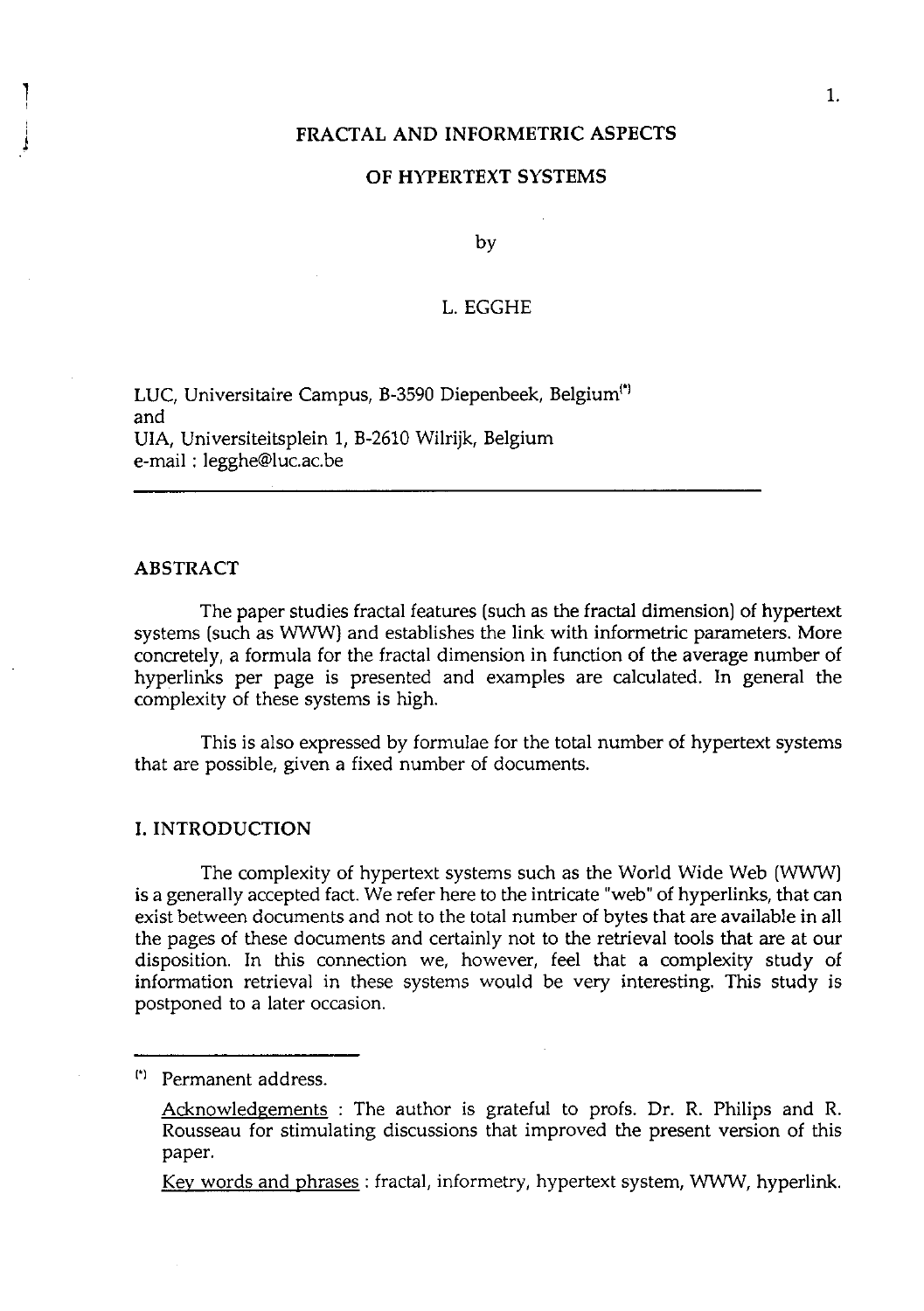So in this paper we will restrict our attention to the complexity of hypertext systems as it is revealed to us via the existing hyperlinks that are available in every document. It is clear that - up to now - the notion of complexity is intuitive. It is however not the merit of this paper to formalise this notion. Indeed, the complexity of various aspects of nature has been formalised by B.B. Mandelbrot, the founding father of the so-called fractal theory. In his basic books, (Mandelbrot 1954, 1977) discusses fractal features of various aspects existing in the physical and virtual world.

The appealing way to describe complexity of nature is by considering the problem of measuring distances. For instance : how long is the coast line of Norway? The complexity of this problem is clear if one considers maps of Norway of different scales. One would feel that a multiplication of the scale, say by 2, would lead to a multiplication of the length of the coast line by 2 but this is not the case : it will be more. The degree of this "more" forms the basis of the notion of fractal dimension : the coast line does nog act as a curve of one dimension. Of course it is not so complex that it stretches out over a two dimensional part of a plane (say a part with a strictly positive area) but the "thing" (i.e. the coast line) is a fractal with dimension between 1 and 2. That the complexity of the coast line of Norway is indeed very high is clearly shown by the fact that its fractal dimension D is 1.52. This and more can be found in Feder (1988) and also in Egghe and Rousseau (1990) where the topic of fractal theory is applied to the area of information science.

Also in te work of Mandelbrot a calculation of the fractal dimension of texts is given, where texts are considered as a concatenation of symbols and spaces (symbols are letters, numbers, ...). It is this model that we will apply in this paper. In the case of hypertext systems, however, we will be able to do more than Mandelbrot could do for texts : in the sequel it will be possible to give an explicit formula for the fractal dimension of hypertext systems in function of concrete well-known informetric parameters such as the average number of hyperlinks per document. This parameter is easy to estimate by statistical methods.

The paper also studies dual versions of hypertext systems and deals with the effect of sampling on the determination of the fractal dimension.

The paper closes by mentioning some open problems.

## **11.** THE FRACTAL DIMENSION OF HYPERTEXT SYSTEMS

A hypertext system (HS) can be considered as a string of vertical and horizontal stripes as in figure 1.

 $| - - - | - - - - - - | - - | \dots | - -$ 

Fig.1 : Symbolic visualization of a hypertext system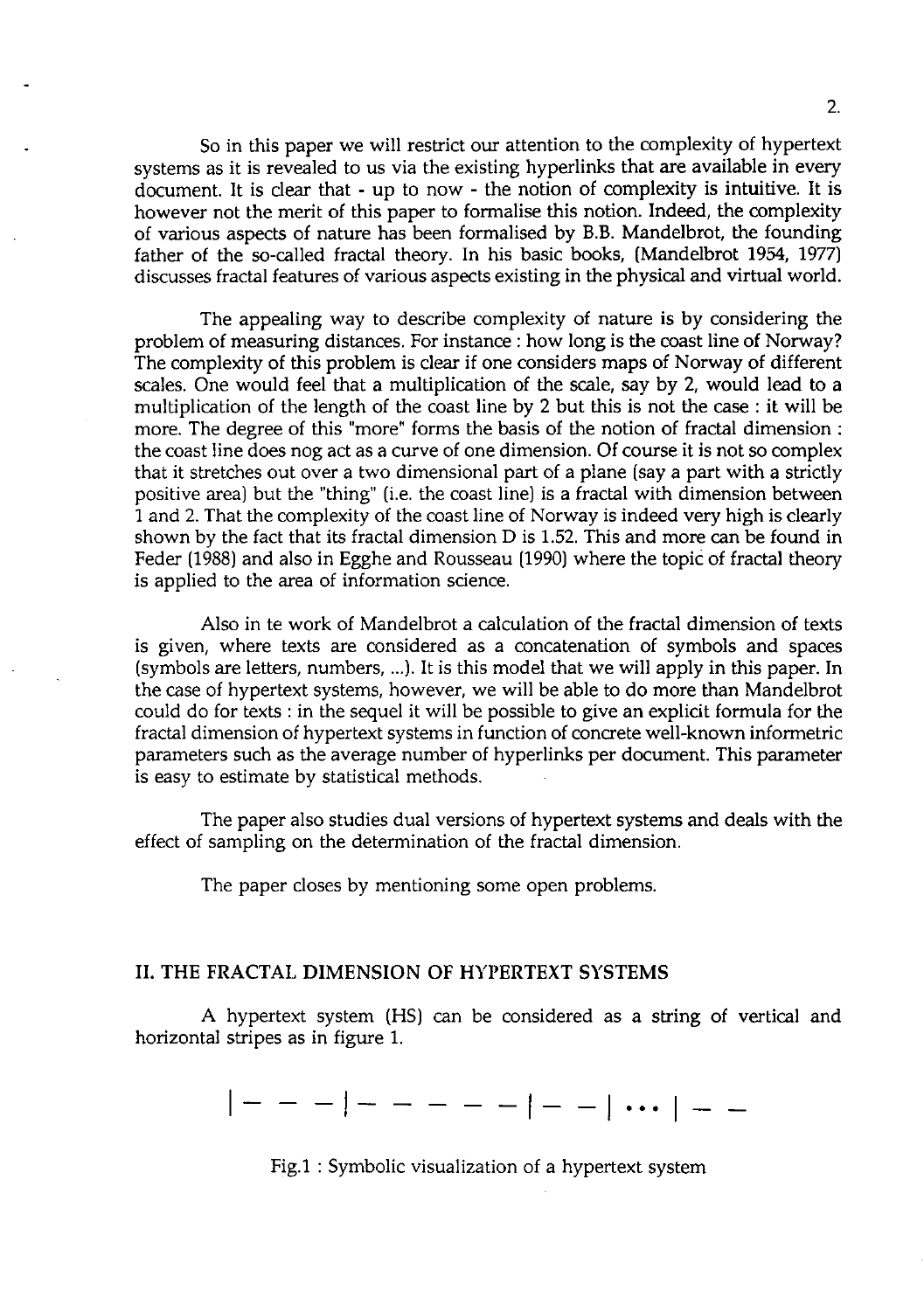Here the vertical stripes represent pages (possibly comprising more than one screen, of course) and the horizontal stripes represent the different hyperlinks (HL), i.e. the clickable parts in these pages. This could be compared to Mandelbrot's model of texts where the vertical stripes denote blanks, being delimiters of words, and where the horizontal stripes denote the letters (or symbols) that form the words.

To show explicitely what we mean by figure 1 we have in this case **3** HLs in the first page, 5 HLS in the second page, 2 HLs in the third page and so on. The order between the pages has no importance in our model [as is also the case in any HS).

Continuing with our HS, denote :

$$
n = total number of different HLs
$$
\n
$$
Q = P
$$
 (a specific HL appears in the HS).\n
$$
(2)
$$

and

 $(P = probability)$ 

As in the Mandelbrot model we will assume that  $\rho$  is fixed. This is not so, not here and not in the model of Mandelbrot, but it represents a first approximation. Since there are vertical stripes we have  $\rho < 1/n$ . Based on a self-similarity argument (see e.g. (Feder 1988)), we have that the fractal dimension D of such a HS is

$$
D = -\frac{\ln n}{\ln p} \tag{3}
$$

It is clear from the above that  $0 \le D \le 1$  and this is also in accordance with the 1dimensional visualization of a HS in figure 1. For more on self-similar fractals we refer the reader to (Feder 1988) or to (Egghe and Rousseau 1990).

So far our model and Mandelbrot's are the same. This is also where the derivation of Mandelbrot's model for texts stops. In our case, however, we can do a lot more. Indeed our model of a HS can use the extra property that the total number of different HLs is equal to the total number of pages. In other words :

 $n =$  total number of different HLs = total number of pages.

 $(4)$ 

Compare this with Mandelbrot's text : the total number of different symbols is certainly not equal to the total number of words!

This fact, typical for HSs, will yield the link with informetrics. The argument is as follows :

 $\rho$  = P (a HL appears in the HS)

 $=$  P (a HL appears in the HS | there is a -). P(-).

Here  $P(-)$  denotes the probability to have a HL and  $P(...|...)$  denotes the conditional probability.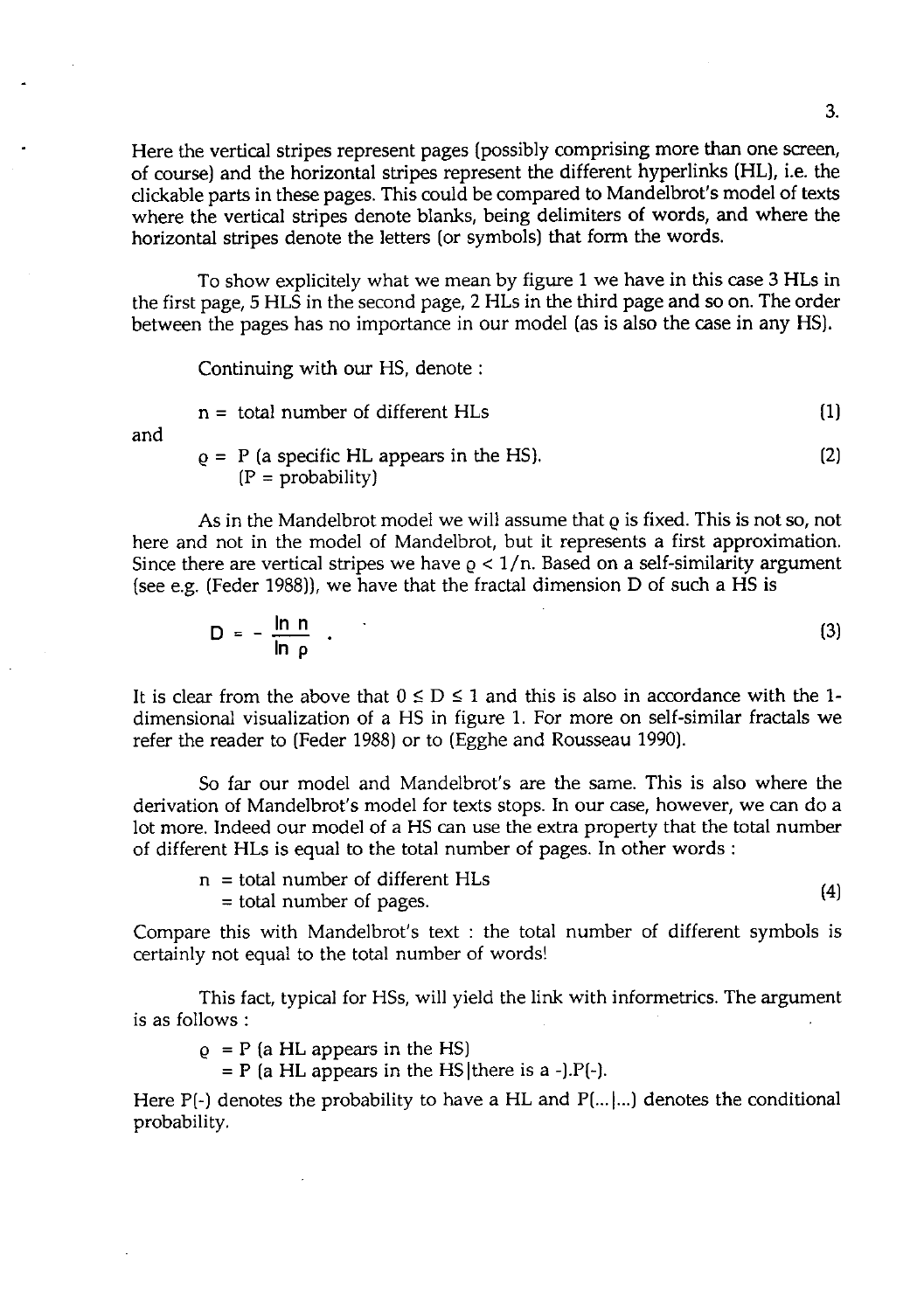$$
\rho = \frac{P(-)}{n}
$$
 (5)

Indeed, given the fact that there is a -, and since there are n -'s, supposing they have an equal chance to appear *(6.* also the case in Mandelbrot's argument), we have that the conditional probability equals l/n.

But, typically in HSs, using  $(4)$ , we have

$$
P(-) = \frac{\# -}{\# | + \# -} = \frac{n\mu}{n + n\mu} = \frac{\mu}{1 + \mu}
$$
 (6)

where # denotes : "the total number" and where **p** is the average number of HLs per page. Using *(5)* and (6) we find :

$$
\rho = \frac{\mu}{n(1 + \mu)} \quad . \tag{7}
$$

(7) in (3) yields

$$
D = \frac{\ln n}{\ln n + \ln \left(\frac{1 + \mu}{\mu}\right)} \tag{8}
$$

We hence have proved the following theorem :

#### Theorem **11.1** :

Let us consider a HS of the form as in Fig.1. Let n denote the total number of pages and **p** the average number of HLs per page. Then the fractal dimension D is given by

$$
D = \frac{\ln n}{\ln n + \ln \left(\frac{1 + \mu}{\mu}\right)} \tag{8}
$$

Formula (8) represents a link between the fractal theory of HSs and the informetric theory of HSs : indeed, in informetry, pages are sources and the HLs in these pages are the items that are "produced" by these sources. For more on these so-called "Information Production Processes" (IPPs) we refer the reader to (Egghe 1989, 1990) or to (Egghe and Rousseau 1990). So n is the total number of sources and **p** is the average number of items per source, hence informetric parameters. Note also that, if  $\varphi$ (j) denotes the frequency distribution of the number of sources with j items (in HSs : the number of pages with  $j$  HLs),  $j \in \mathbb{N}$ , we have that

$$
\mu = \sum_{j=1}^{n} j \varphi(j) \tag{9}
$$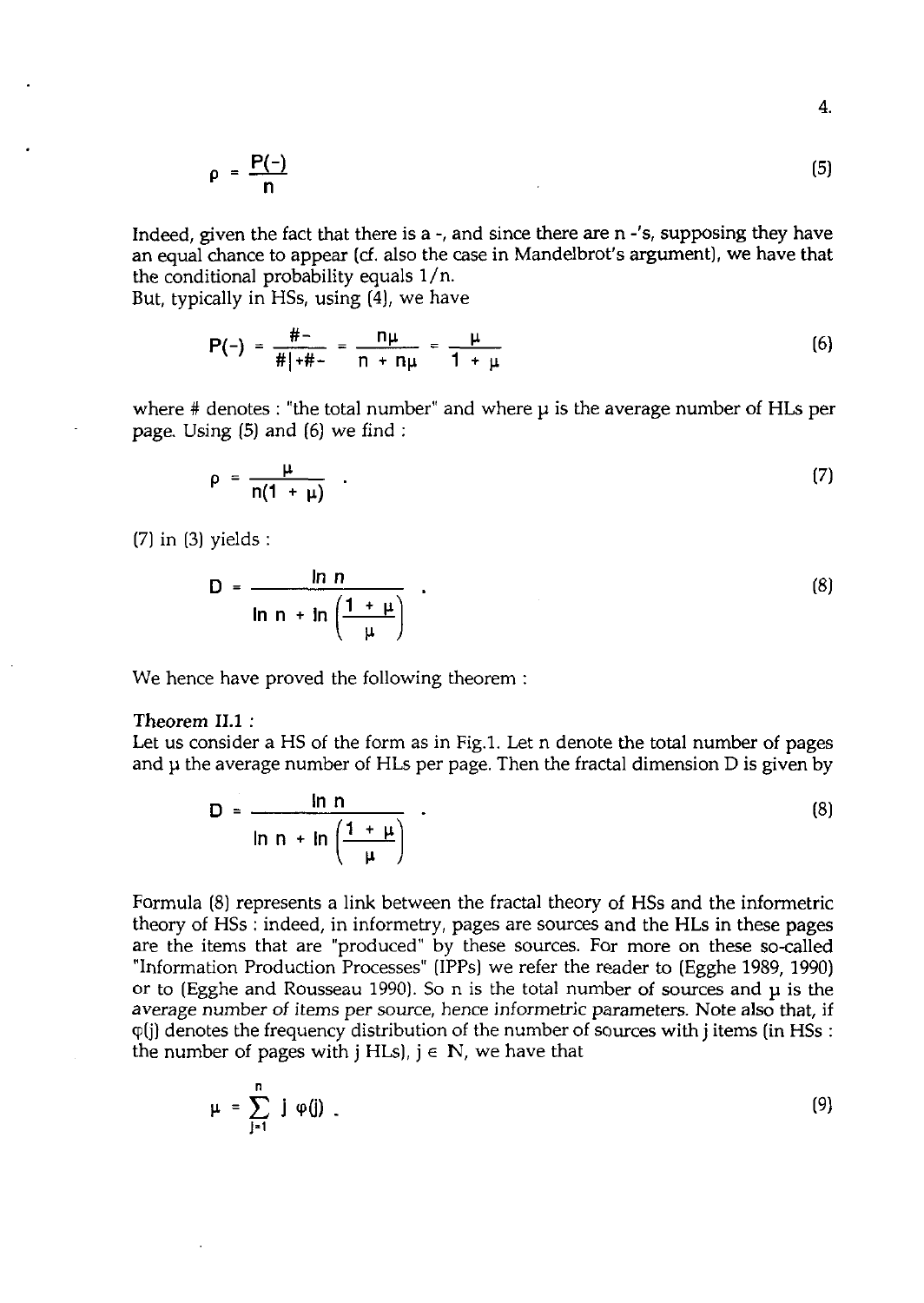Note also that formula (8) is easy to determine in practise : elementary statistical work, based on the Central Limit Theorem (CLT), allows to determine **p**  quite accurately from relatively small samples in the HS. This is an advantage since, usually, HSs are very large **(cf.** the WWW!).

Some properties of the fractal dimension D now follow :

#### Proposition **11.2** :

If the HS is such that each page has at least one HL, then

- (i) lim  $D = 1$ , independant of the behavior of  $\mu$ ,  $n \rightarrow \infty$
- (ii) D is a strictly increasing function of  $\mu$ ,
- (iii) D has a minimum and a maximum value :

$$
D_{\min} = \frac{\ln n}{\ln (2n)} \tag{10}
$$

$$
D_{\text{max}} = \frac{\ln n}{\ln \left( \frac{n^2}{n-1} \right)} \quad . \tag{11}
$$

The proof of Proposition 11.2 is elementary and is left to the reader. It can be obtained from the author, upon request.

### Combinatorial Note.

Another (more combinatorial) way of looking at complexity of HSs is by studying the "variations" that are possible in these systems. In this section we will give the number of possible different HSs, but from 4 different points of view (going from high to low level of distinction) :

- 1. We diversify between the different HLs and between the pages on which they occur.
- 2. Only the number of different HLs per page is used but we still diversify between the pages on which they occur.
- 3. Only the number of different HLs per page counts.
- 4. Only the number of different fractal dimensions counts.

Let n be the total number of pages (as in the previous section). Denote

 $V_i(n)$  = the number of possibilities in the above cases  $(i = 1,2,3,4)$ .

In this note we adapt the following (non-controversial) restrictive rules :

- (i) The order between the pages is not important.
- (ii) The order between the HLs in the pages is not important.<br>(iii) Each page has at least one HL.
- Each page has at least one HL.
- (iv) A page does not give a HL to itself.<br>(v) Repetition of the same HL on one pa
- Repetition of the same HL on one page is counted as one HL.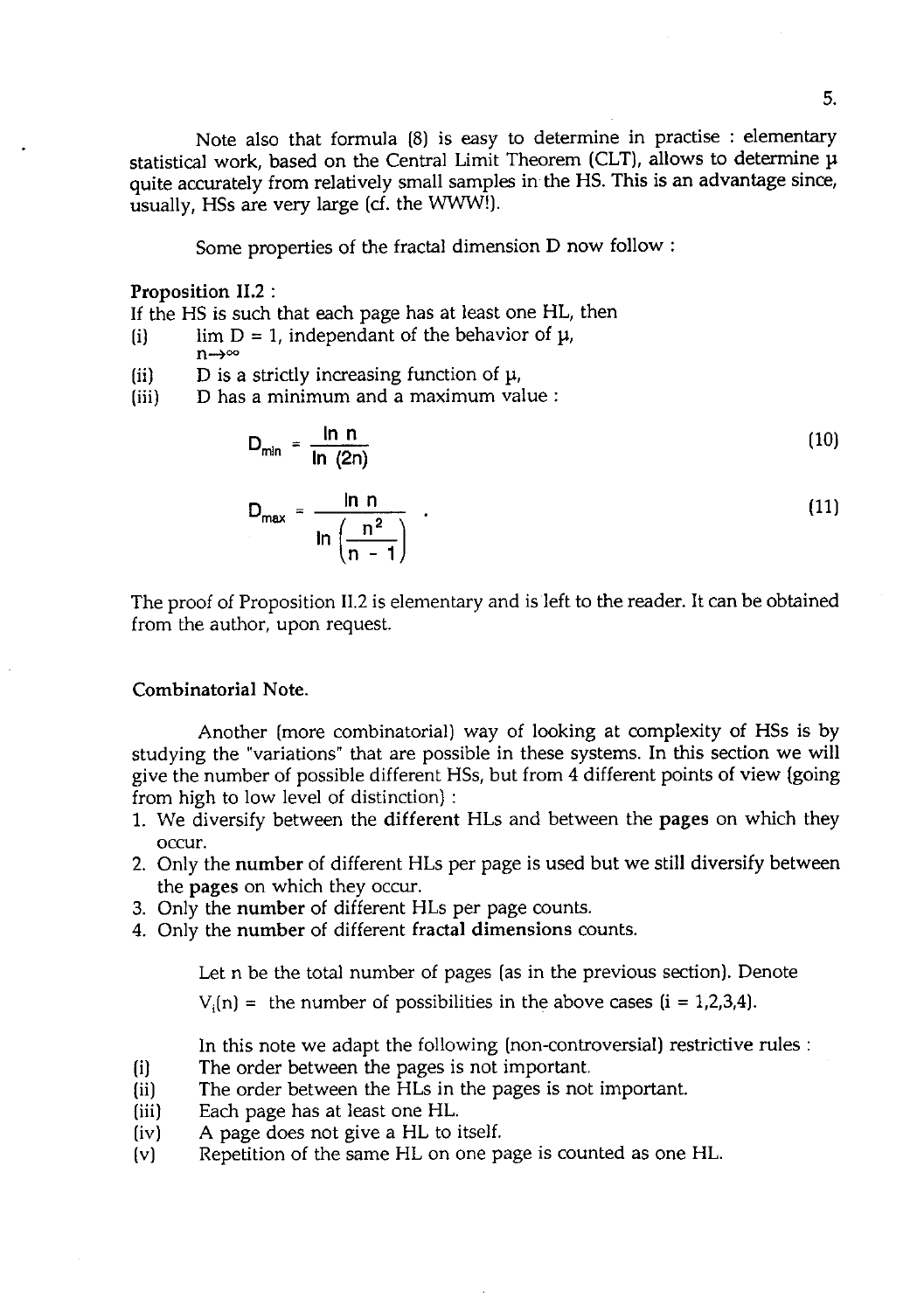In this case we have the following results :

Proposition **11.3** : For every  $n \in \mathbb{N}$ ,  $n \geq 2$ ,

$$
V_1(n) = (2^{n-1} - 1)^n
$$
 (12)

$$
V_o(n) = (n-1)^n = \overline{P}_n^{n-1}
$$
 (13)

$$
V_3(n) = \binom{2n-2}{n} = \overline{C}_n^{n-1}
$$
 (14)

$$
V_4(n) = (n-1)^2 \quad . \tag{15}
$$

Here  $P_n^{n-1}$  denotes the number of permutations of n elements selected from n-1 elements with free repetition and  $C_{n}^{n-1}$  denotes the number of combinations of n elements selected from n-1 elements with free repetition.

Note that  $V_4(n)$  also equals the number of different *u*-values that are possible. This follows from proposition II.2(ii).

Note also that, by definition,

$$
V_4(n) \le V_3(n) \le V_2(n) \le V_1(n) ,
$$

 $\forall n \in \mathbb{N}, n \geq 2.$ 

The proofs of formulae (12)-(15) are elementary but can be obtained from the author, upon request.

## **111. SOME REMARKS AND OPEN PROBLEMS**

### **111.1.** Dual **theory**

In Egghe (1989,1990) the notion of duality in IPPs has been explained. By this we mean the interchange of the sources and the items in the informetric study of these processes.

In our framework this boils down to the consideration of a HS as a set of HLs (now the sources) that "produce" pages (now the items] by which we indicate the pages in which these HLs appear. The dual of figure 1 is now

 $-$ ||| - || - ||| -  $\cdots$  - |

Fig.2 : Dual vision on a HS : HLs that contain pages

Now each different HL(-) is followed by the pages in which it occurs.

6.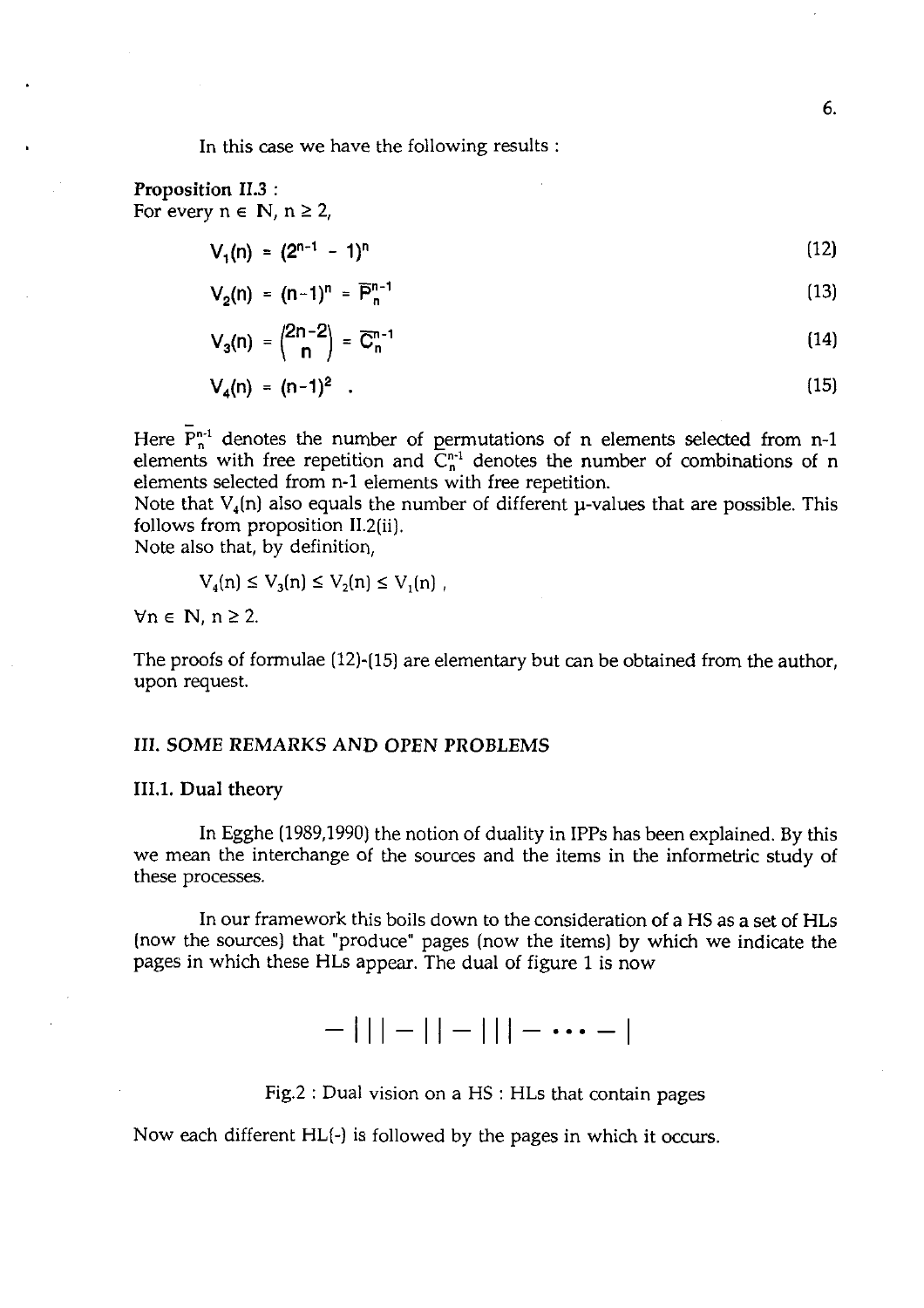There is no essential difference between figures 1 and 2 and hence our theory of section I1 applies. We now have that

$$
D' = \frac{\ln n'}{\ln n' + \ln \left(\frac{1 + \mu'}{\mu'}\right)}
$$
 (16)

where the primes indicate that we deal with the dual situation. We have the following result.

# Theorem **111.1.1** :  $n = n'$ ,  $\mu = \mu'$  and hence

$$
D = D' = \frac{\ln n}{\ln n + \ln \left( \frac{1 + \mu}{\mu} \right)}
$$
 (17)

Since the proof is short, we present it here.

# Proof :

 $By (4),$ 

n' = the number of different HLs = the number of different pages  $= n$ 

Since these numbers form the denominators in the definition of  $\mu$  and  $\mu'$  it suffices to prove that their nominators are equal : we have to show that the total number of HLs in the original HS vision equals the total number of pages in the dual vision (hence in both case with repetition). This is trivial by definition of the dual HS.

#### Note :

In general IPPs one does not always have that  $\mu = \mu'$ . This is because (4) is not necessarily valid in other informetric systems (e.g. giving references vs. being cited).

#### 111.2. Samples of HS

Condition (4) expresses a kind of closedness of the HS. Of course, when we perform a search in such a HS, we hence have a subset of the pages appearing in the HS, or otherwise stated, a sample. In this case, (4) is not necessarily valid. Suppose  $n$  is our sample size (i.e. the number of pages) and  $m =$  the number of different  $H L s$ appearing in these pages. Now, most likely,  $m \neq n$ . An argument as in section II now yields :

 $\Box$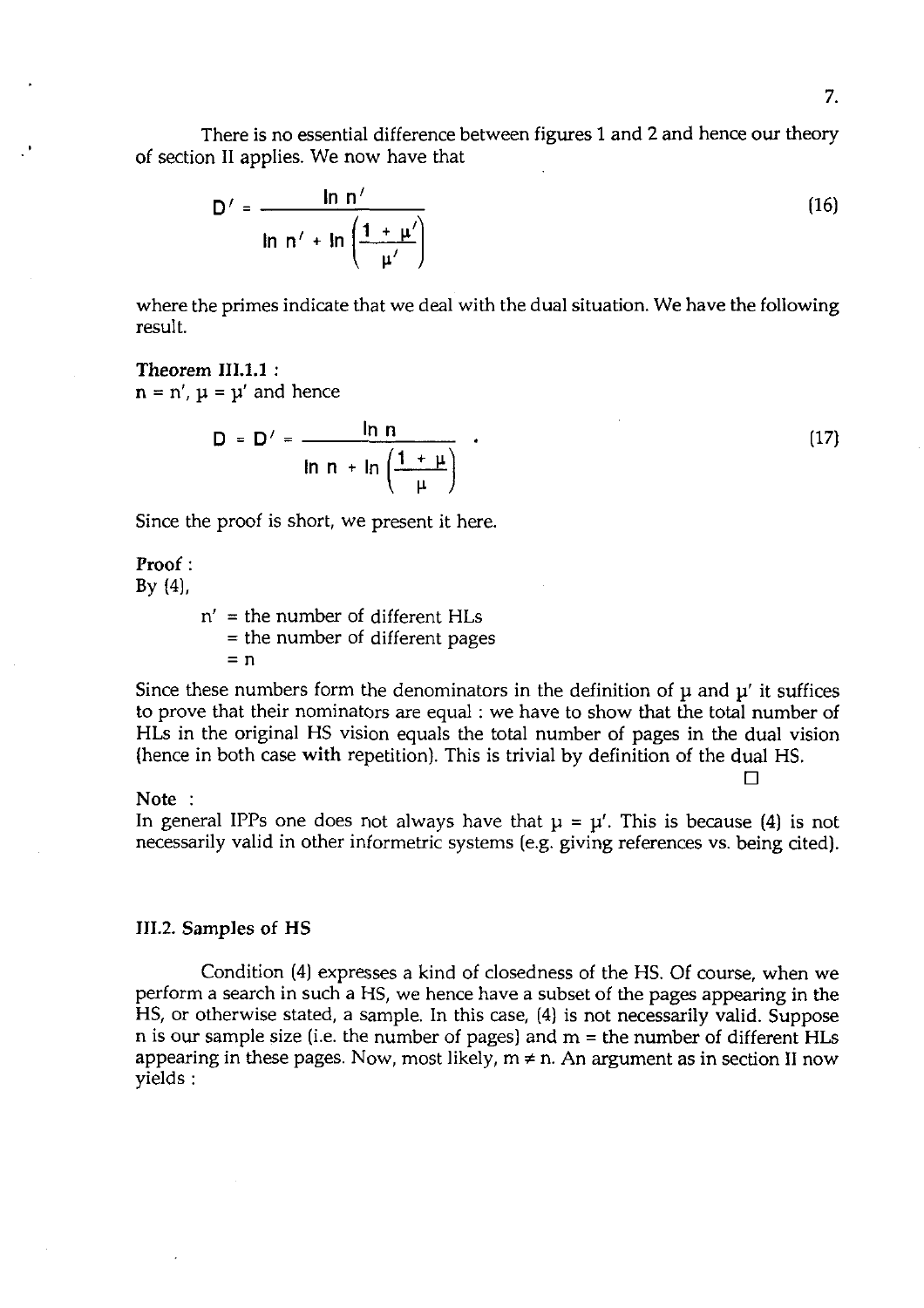$$
D_s = \frac{\ln m}{\ln m + \ln \left(\frac{1 + \mu_s}{\mu_s}\right)}
$$

where the indices s indicate the sample.

Let us consider the frequency distribution  $\varphi$  (cf. (9)) of the HS, i.e.  $\varphi$ (j) = the fraction of pages with  $\mathbf{j}$  HLs. It remains to be studied what type of distribution  $\varphi$  is [our guess : a discrete approximation of the lognormal distribution, based on previous results - see many references on the lognormal distribution in informetrics) but I think it is fair to assume at least that the Gaussian statistics (hence the CLT) applies. Based on these results we can assume that  $\mu \approx \mu_s$  if our search is large enough (i.e. if n is large enough]. Hence (18) yields

$$
D_s \approx \frac{\ln m}{\ln m + \ln \left(\frac{1 + \mu}{\mu}\right)} \tag{19}
$$

### 111.3. Problems

- 1. Determine the frequency distributions  $\varphi$  for the HS and  $\psi$  for the dual HS (conjecture : both are lognormal).
- 2. lim  $D = 1$ . This means that for most HSs,  $D \approx 1$ . Transform D so that more  $n \rightarrow \infty$

difference is found between different HSs.

**3.** The fractal arguments given here could be considered as "static" in the sense that they only use the pages and the HLs appearing in them. No IR argument has been used. We are convinced that a fractal theory of HSs is possible adding **IR** in the ingredients. So, describe the fractal nature of HSs where one considers an IR process.

This could be depicted as in figure **3.** 

This idea has been communicated to me by Philips (1996).

It is the guess that the fractal dimensions D in these cases will satisfy  $D \ge 1$ .

 $(18)$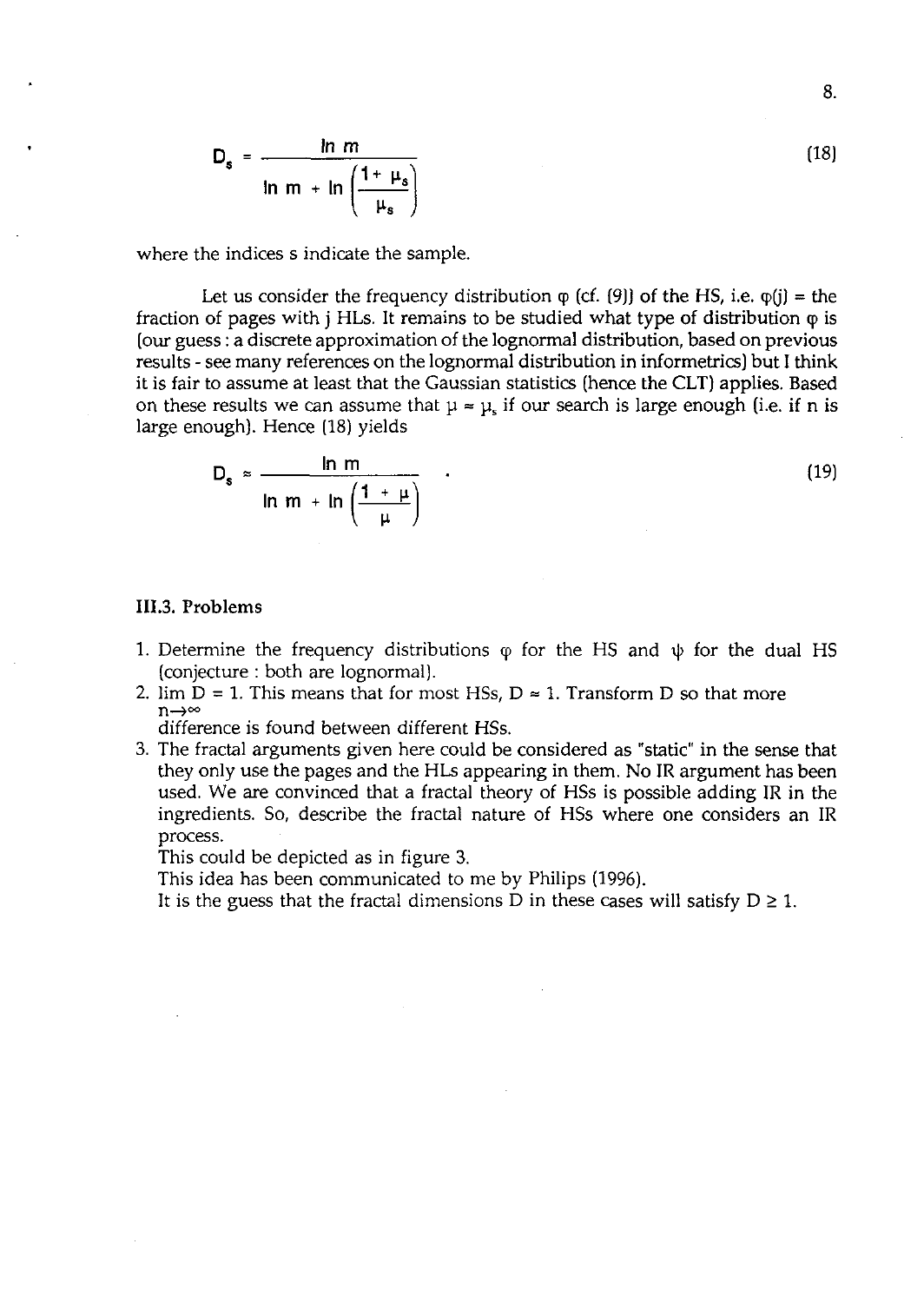

Fig.3 : Possible visualisation of IR in HSs

 $\bar{z}$